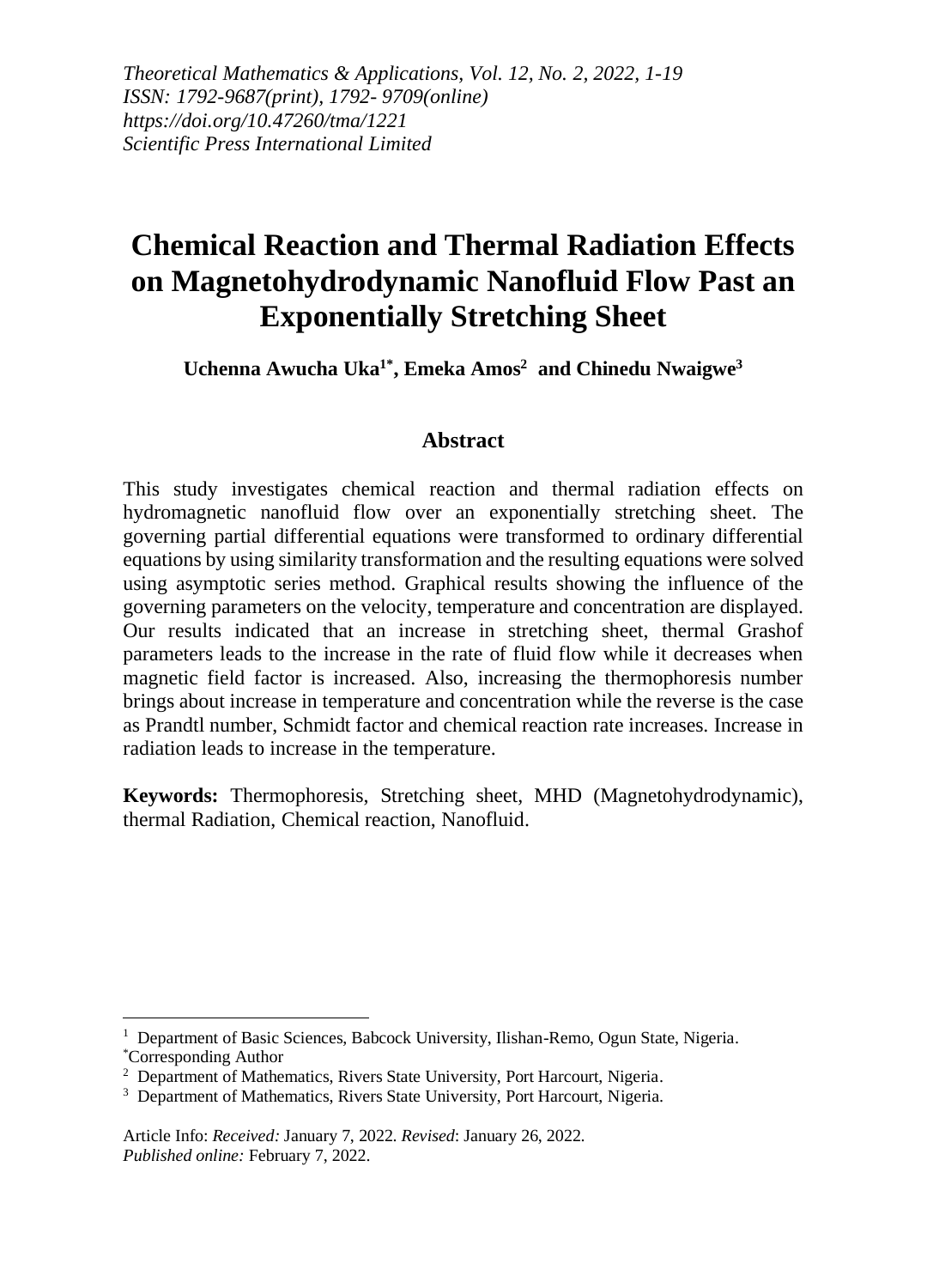# **1. Introduction**

The study of magnetohydrodynamic nanofluid flow over an exponentially stretching sheet exhibits several healthy applications in science and technology, industrial appliances, electronic gadgets, automobile industries, etc. However, the areas of application and usefulness of this study is vast and include nuclear reactor fluidization: In order to have effective cooling process in the reactors of nuclear fission, electromagnetic forces are used to supply liquified sodium around the reactors, cooling of an infinite hot metal sheet in a cooling tub, rubber sheets and plastic production, drawing of cables and fiber sheets, etc. Thermal as well as mass transmission in Carreau fluid broadens the importance and useful applications in sciences such as physiology, symptoms of neurology, treatment of diagnostic diseases etc. However, it is important to mention that although nanofluid (Nano suspension) is made up of two parts which are the base fluid and solid particles, "surfactant" is added in some cases in order to elongate the stability of the mixture. (Sheremet and Pop, 2015), investigated steady-state free convection in a medium containing pore having nanofluid, couple energy transference and Buongiorno's model. They noted that the local Nusselt number rises with a rise in Rayleigh number and buoyancy ratio index.

According to (Chen, 1998) an investigation was carried on the motion of fluid and thermal transmission over a surface that is elongated was done. A modification on this study was carried out as reported by (Ishak *et al.,* 2008). It was noted that such physical parameters of interest decline when magnetic force/strength rises.

The analysis of magnetohydrodynamic Casson fluid over a stretching surface past spongy material indicated that the rate of fluid movement retards because of the drag force produced by transverse magnetic source (Nadeem *et al.,* 2013).

The study of flow over boundary layer past a strong sheet in motion in the presence of non-varying velocity was championed by (Sakiadis, 1961). His work was revisited through the introduction of a extending material in a linear motion from a non-movable position as given by (Crane, 1970).

Techniques to control flow means a little deviation representing perfectly a great application in field of Engineering such as haul decrease, hoist rise, blending upliftment (Wikipedia, the free encyclopedia, 2017).

However, (Sheremet and Pop, 2014), carried out study on the two-dimensional nonturbulence free convection of water-based fluids in a double porous hollow such that lateral parapets possess sinusoidal parapet degree of coldness or hotness by using Buongiorno's model. They resolved from their findings that with a slight Lewis number is slight, and increased value of thermophoresis, the heterogeneous smaller particles dispersion in the fluid will be more physical.

Analysis of the impact of different nanoparticles on transmission of heat as a result of impartation of temperature gradient over a thermally medium. It was reported that transmission of heat energy is well pronounced (Oztop and Abu-Nada, 2008). (Santoshi and Govardhan, 2020), considered the influence of magnetic strength, heat source/sink in nanofluid past a permeable elongating surface with external heat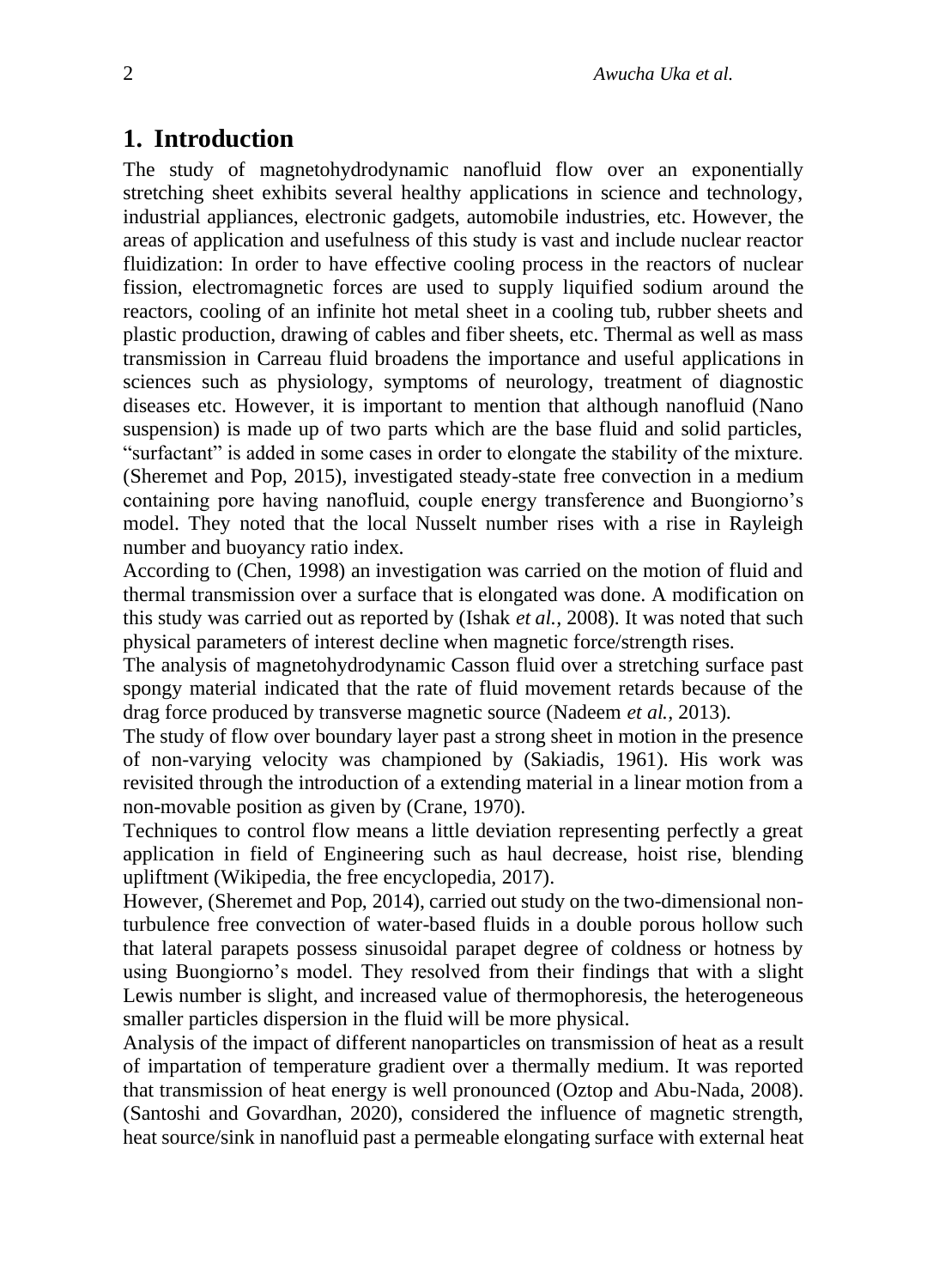energy and non-complete slide. (Rohana, 2014) examined the magnetohydrodynamic Marangonic convective nanofluid in the presence of injection and blowing. Verification of magnetohydrodynamics boundary layer passage of thermal cum mass transmission past upright material in motion, chemically reacting in presence of suction by (Ibrahim and Makinde, 2010) was noted. Indications from their findings depicts that rate of fluid motion suppresses as temperature and concentration elevates.

Studies abound on the influence of thermal radiation on fluid flows and the results obtained have been significant, (Raptis *et al.*, 2004), (Mabood *et al.*, 2017), (Devi and Reddy, 2014), (Bunonyo *et al.,* 2018) and (Omamoke *et al.,* 2020) just to mention but a few. However, influence of radiation, viscosity on MHD non-steady natural flow past a partially sieve-like material was analyzed by (Joaquin, 2007). The influence of radiative temperature on nanofluid movements instigated via a radically overextended exterior through flexible viscidness was reported by (Makinde *et al.*, 2016) and they found that resistance issue appreciates by means of convective constraint. (Raju *et al.*, 2016), categorized the impacts of hotness and mass conveyance on magnetohydrodynamic movement past an enlarging surface. From their study, exponential factor has tendency to elevate the degree of fluid movement. Meanwhile, (Irfan et al., 2019) considered the magnetohydrodynamic free stream and heat transfer of nanofluid flow over an exponentially radiating stretching sheet with variable fluid properties. They opined that thermal boundary coating stiffness rises as the thermal conductivity, viscosity of fluid, Brownian motion and Thermophoresis numbers intensify.

However, as a result of the numerous applications of nanofluid flow over a stretching surface, many researchers and scientists have been attracted to its study. It's also imperative to remark that magnetohydrodynamic fluids possess the characteristics of electromagnetic conductivity which is very important as long as flow and heat transfer is concerned. Nevertheless, the application of this concept in areas of modern technological advancement has really been shown to be very useful to humans. For example, in the satellite and solar power industries, medical fields, etc. with regards to the medical field, the nanoparticles made of gold are used in the manufacturing and distribution of medicine for the treatment of tumors of cancer in the body (Bouslimi *et al*., 2021).

(Dandpat and Chakraborthy, 2010), analyzed the outcome of changeable fluid factors on tinny liquid motion picture flow over an instable intense widening sheet. They noted that the consequence of inconstant fluid thickness on the profile of the velocity enhances as viscosity decreases as a result of temperature decrease on the stretching plate. (Hsiao, 2001), investigated the magneto-hydrodynamic inaction point passage of visco-elastic fluid on thermal making stretching sheet with the effect of viscid degeneracy. They opined that as the magnetic parameter upsurges, the proportion of assignment of heat energy falls. However, analysis of the flow over a shaky elongating surface with chemical reaction and unequal heat origin by applying Runge-Kutta-Fehlberg technique and shooting approaches was carried out by (Seini, 2013). It was indicated that the amount of transmission of heat and mass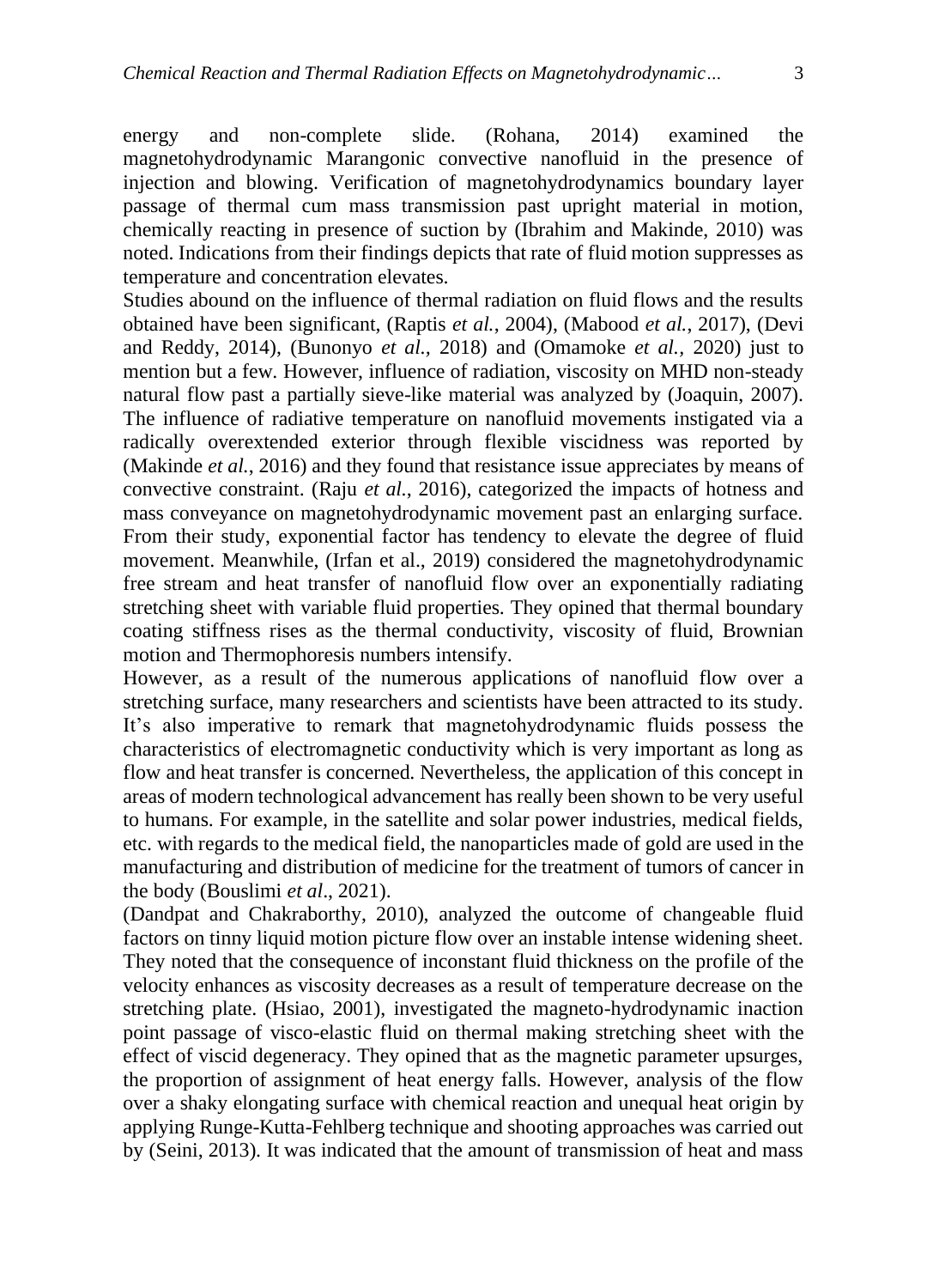together with the coefficient of the skin friction enhances with an enhancement of the unsteadiness factor but retards with an enhancement of the space-dependent and temperature-dependent factors.

Similarly, an investigation of magneto-hydrodynamic limit layer flow because of exponential stretching surface through radiation and chemical reaction by applying Runge-Kutta-Fehlberg technique and shooting approaches was executed by (Seini and Makinde, 2013). As a result of the magnetic parameter, the presence of a velocity term which appears nonlinear was found in the equation of the temperature of the model. Their results showed that the enhancement of the parameters of radiation as well as transverse magnetic field brings about to decrease in the transfer heat energy proportion on the surface. In the same vein, (Sahoo and Biswal, 2015), presented magneto-hydrodynamic viscoelastic boundary layer flow over a stretching surface in the presence of heat transfer. They indicated that increased values of Prandtl factor causes a gradual decay of temperature because of low thermal conductivity.

From the studies examined above, none of them investigated the influence of chemical reaction on the flow. Hence, we carry out our analysis on an exponentially stretching sheet in a hydromagnetic nanofluid, putting into consideration stretching material, convective terms, rate of chemical reaction, thermal conductivity and radiation.

#### **2. Mathematical Formulation**

We consider a steady dual-dimensional, electrically conducting, viscous, incompressible flow of nanofluid over a stretching sheet. The stretching sheet is along the  $x$ -axis while the  $y$ -axis is normal to it. The velocity components are  $u, v$  along the  $x -$ ,  $y -$ , axis respectively. The flow field is exposed to a magnetic field of strength  $B_0$  in the path transverse to the surface of the stretching surface. We assume that the magnetic Reynolds number is small, hence the induced magnetic field is negligible and consequently considered only the applied magnetic field Meanwhile, the nanoparticles immersed in the base fluid are influenced as a result of Brownian motion. The temperature,  $T$  and nanoparticles volume fraction C at the boundary  $(y = 0)$  are  $T_w$  and  $C_w$  respectively while far from the plate the temperature and nanoparticles fraction are  $T_{\infty}$  and  $C_{\infty}$ respectively. Therefore, the boundary layer equations governing the present study are presented as follows:

$$
\frac{\partial u}{\partial x} + \frac{\partial v}{\partial y} = 0 \tag{1}
$$

$$
u\frac{\partial u}{\partial x} + v\frac{\partial u}{\partial y} = u_{\infty}\frac{du_{\infty}}{dx} + \frac{1}{\rho}\frac{\partial}{\partial y}\left(\frac{\mu\partial u}{\partial y}\right) - \frac{\sigma B^2}{\rho}(u - u_{\infty}) + \frac{g\beta_T l^3 (T - T_{\infty})}{v^2}
$$
(2)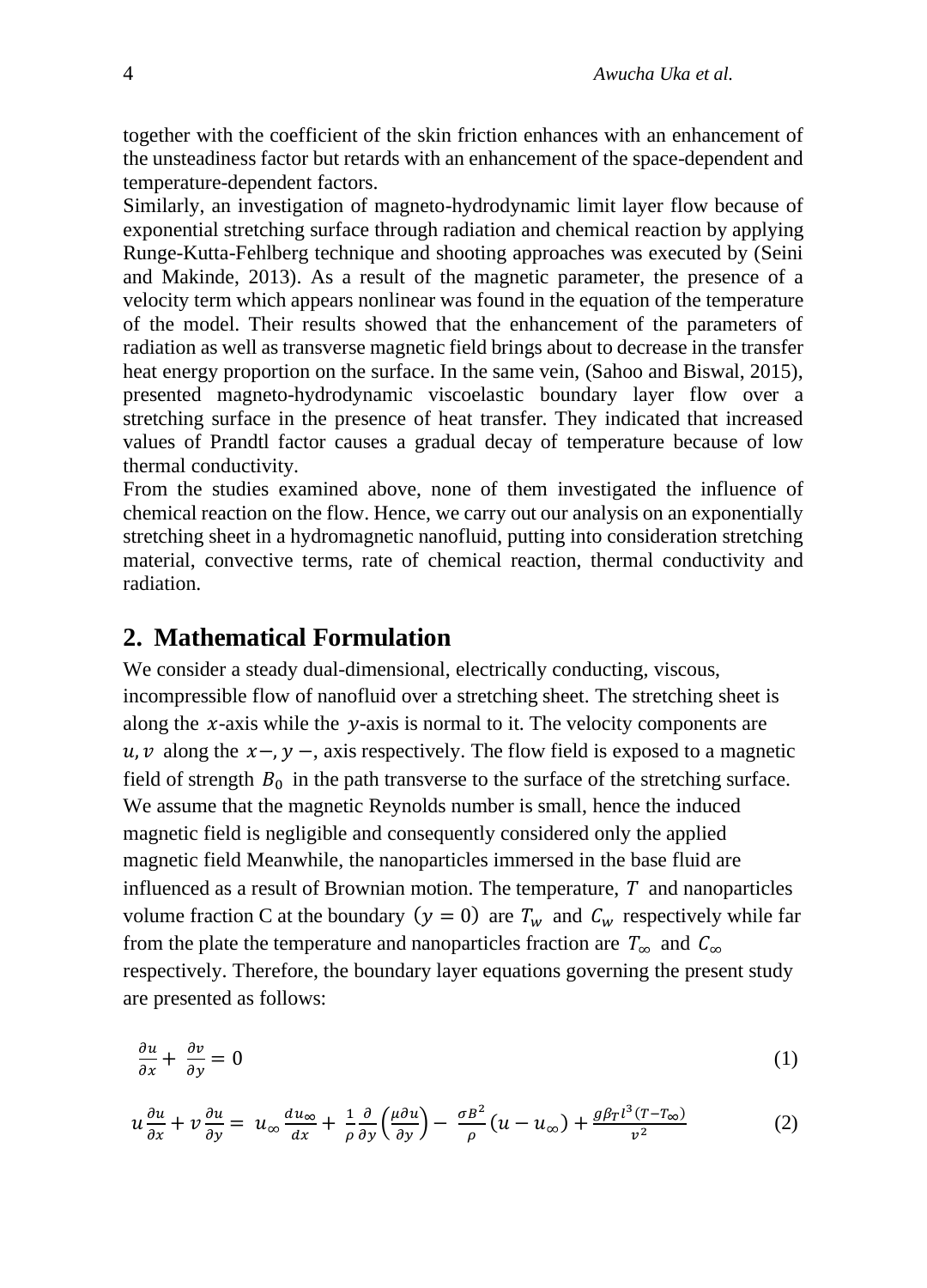$$
u \frac{\partial T}{\partial x} + v \frac{\partial T}{\partial y} = \frac{1}{\rho c_p} \frac{\partial}{\partial y} \left(\frac{k \partial T}{\partial y}\right) + \tau \frac{D_B (C - C_{\infty})}{D_T T_{\infty}} - \frac{1}{\rho c_p} \frac{\partial q_r}{\partial y}
$$
(3)

$$
u\frac{\partial c}{\partial x} + v\frac{\partial c}{\partial y} = D_B \frac{\partial^2 c}{\partial y^2} + \frac{D_T}{T_{\infty}}(T - T_{\infty}) - kr(C - C_{\infty})
$$
\n(4)

Subjected to the following boundary conditions:

$$
u = U_w(x) = ae^{\frac{x}{L}}, v = -v_w, T = T_w, C = C_w \text{ at } y = 0
$$
  
\n
$$
u \to U_{\infty}(x) = be^{\frac{x}{L}}, T \to T_{\infty}, C \to C_{\infty} \text{ as } y \to \infty
$$
\n(5)

The similarity transformation variables are defined as follows:

$$
\eta = \sqrt{\frac{a}{2\nu L}} e^{\frac{x}{2L}} y, \varphi = \sqrt{2\nu L a} e^{\frac{x}{2L}} f(\eta), \theta = \frac{T - T_{\infty}}{T_w - T_{\infty}}, \quad \varphi = \frac{C - C_{\infty}}{C_w - C_{\infty}},
$$
  
\n
$$
u = \frac{\partial \psi}{\partial y}, \quad v = -\frac{\partial \psi}{\partial x}
$$
\n(6)

where,  $\rho_p$  is the nanoparticle density,  $\rho_f$  is the base fluid density,  $\beta$  is volumetric thermal expansion coefficient of the base fluid,  $\sigma$  is electrical conductivity parameter,  $g$  is the acceleration due to gravity,  $k$  is thermal conductivity,  $\mu$  is viscosity of the fluid,  $D_T$  is thermophoresis diffusion parameter,  $k_T$  is the chemical reaction factor.

#### **3. Method of solution**

In order to solve the problem, we shall use the variables stated in equation (6) to transform equations  $(1) - (4)$  to have:

$$
f'''(\eta) + 2(\lambda^2 - (f')^2(\eta)) + f(\eta)f''(\eta) - M(f'(\eta) - \lambda) + Gr\theta(\eta) = 0 \tag{7}
$$

$$
\left(1+\frac{4R}{3}\right)\theta^{\prime\prime}(\eta)+\Pr\big[\big(f(\eta)\theta^{\prime}(\eta)+f^{\prime}(\eta)\theta(\eta)\big)\big]+\frac{N_b}{N_t}W(\eta)=0\tag{8}
$$

$$
W''(\eta) + \frac{N_t}{N_b} \theta(\eta) + Sc(f(\eta)W'(\eta) - f'(\eta)W(\eta) - \gamma ScW(\eta)) = 0
$$
 (9)

Similarly, the transformed boundary conditions for the second model are:

$$
f(0) = h_0, \ f'(0) = 1, \ \theta(\eta) = 1, \ \phi(0) = 1 \text{ at } \eta = 0
$$
  

$$
f'(\infty) = \lambda, \ \theta(\infty) \to 0, \ \phi(\infty) \to 0 \text{ as } \eta \to \infty
$$
 (10)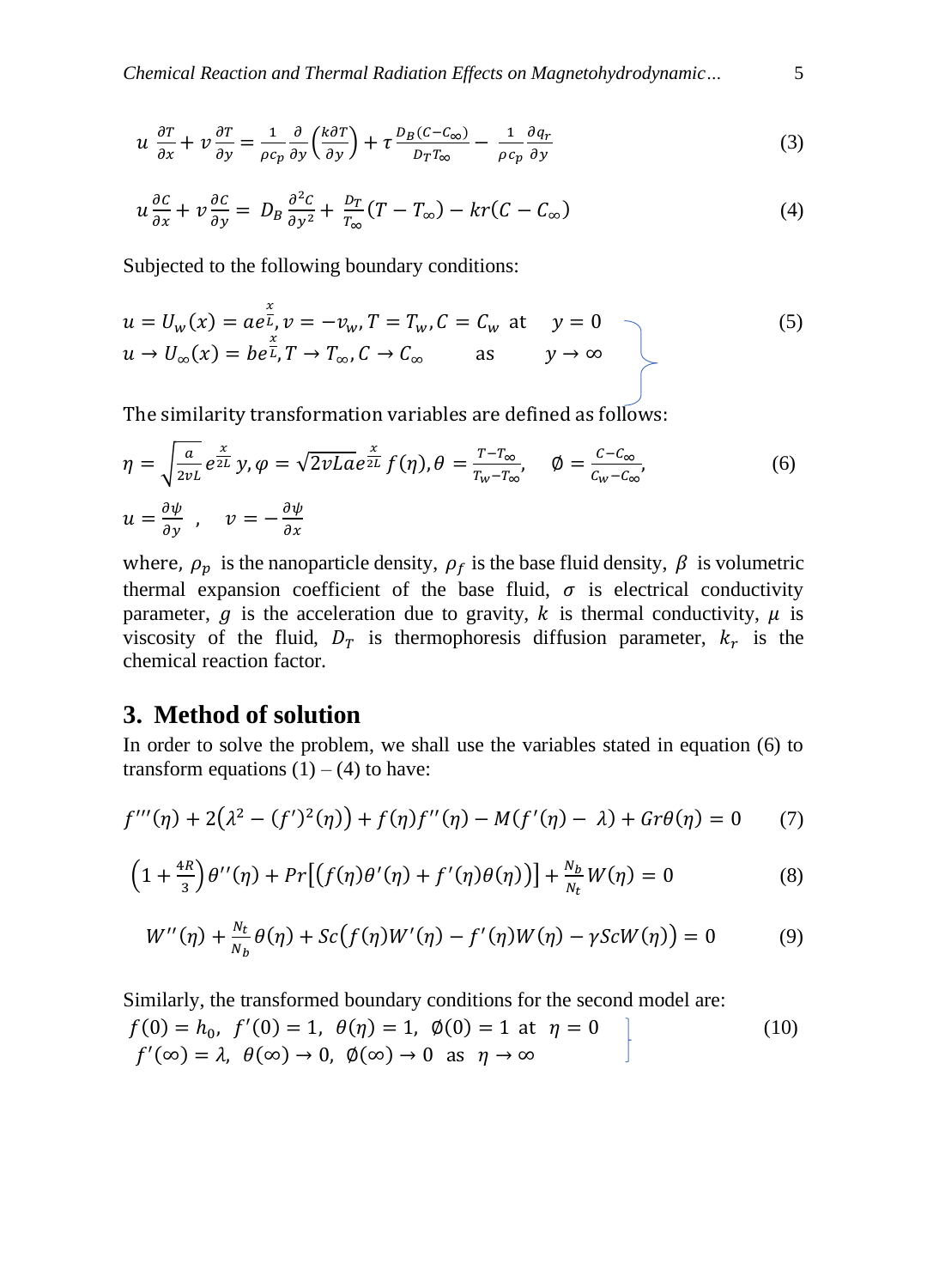where,  $M = \frac{2 \sigma B^2 L}{\sigma H}$  $\frac{\sigma B^2 L}{\rho U_w}$  , magnetic parameter,  $\lambda = \frac{b}{a}$  $\frac{b}{a}$ , stretching sheet factor,  $Gr = \frac{g\beta_T l^3 (T_w - T_\infty)}{(U_w)^2}$  $\frac{l^3(T_w-T_\infty)}{(U_w v)^2}$ , is the thermal Grashof number,  $Pr = \frac{\mu c_p}{k}$  $\frac{\partial^2 p}{\partial k}$ , is the Prandtl number,  $\tau = \frac{(\rho C_p)_p}{(\rho C_p)}$  $(\rho C_p)_f$ , is ratio of the specific heat capacities of the nanoparticle to that of the base fluid,  $R = \frac{4T_{\infty}^3 \sigma^*}{2k_{\perp}^* k_{\perp}}$  $\frac{4T_{\infty}^{3}\sigma^{*}}{3k^{*}k}$ , radiation parameter,  $N_{b} = \frac{2\tau D_{B}(C_{w}-C_{\infty})}{kU_{w}}$  $\frac{1}{k}$ ,  $\frac{1}{k}$ ,  $\frac{1}{k}$ is Brownian motion factor,  $N_t = \frac{2\tau D_T (T_w - T_{\infty})}{v T_{\infty} l}$  $\frac{\sqrt{1}W^{-1}\infty}{vT_{\infty}l}$ , is thermophoresis factor,  $Sc=\frac{v}{R}$  $\frac{v}{v_B}$  is Schmidt number,  $\gamma = \frac{2Lkr}{v_w}$  $\frac{2\pi G}{U_W}$  = modified chemical reaction rate, and the primes represent differentiation with respect to  $\eta$ ,  $h_0 = \frac{v_w}{\sqrt{a}}$  $\frac{\frac{vw}{\sqrt{av}}}{\sqrt{\frac{av}{v}}}$  is the 2 suction parameter.

In order to solve equations  $(7)-(9)$  with boundary equation  $(10)$ , we follow (Bestman, 1990), thus,

$$
\eta = \Omega h_0, \ h(\eta) = h_0 H(\eta), \ \theta(\eta) = \Theta(\eta), \ w(\eta) = \Psi(\eta), \ \varepsilon = \frac{1}{h_0^2} \tag{11}
$$

and the resulting set of equations are

$$
H'''(\eta) + 2\lambda^2 \varepsilon^2 - 2(H')^2(\eta) + H(\eta)H''(\eta) - MH'(\eta)\varepsilon + M\lambda \varepsilon^2 + \varepsilon^2 Gr\Theta(\eta) = 0
$$
  
(12)

$$
\Theta''(\eta) + \Theta''(\eta)\frac{4}{3}R + PrH(\eta)\Theta'(\eta) + PrH'(\eta)\Theta(\eta) + \varepsilon\frac{Nt}{Nb}\Psi(\eta) = 0
$$
 (13)

$$
\Psi''(\eta) + \varepsilon \frac{N_t}{N_b} \Theta(\eta) + H(\eta) \Psi'(\eta) Sc - H'(\eta) \Psi(\eta) Sc - \varepsilon \gamma Sc \Psi(\eta) = 0 \tag{14}
$$

Subject to:  
\n
$$
H(0) = 1
$$
,  $H'(0) = \varepsilon$ ,  $H'(\infty) = \varepsilon \lambda$ ,  $\theta(0) = 1$ ,  $\theta(\infty) = 0$ ,  $\Psi(0) = 1$ ,  $\Psi(\infty) = 0$  (15)

With  $\varepsilon \ll 1$ , we shall solve the equation by adopting the asymptotic series technique, Bestman (1990):

$$
H(\eta) = 1 + \varepsilon H_1(\eta) + \varepsilon^2 H_2(\eta) + \cdots
$$
 (16)

$$
\Theta(\eta) = \Theta_0(\eta) + \varepsilon \Theta_1(\eta) + \cdots \tag{17}
$$

$$
\Psi(\eta) = \Psi_0(\eta) + \varepsilon \Psi_1(\eta) + \cdots \tag{18}
$$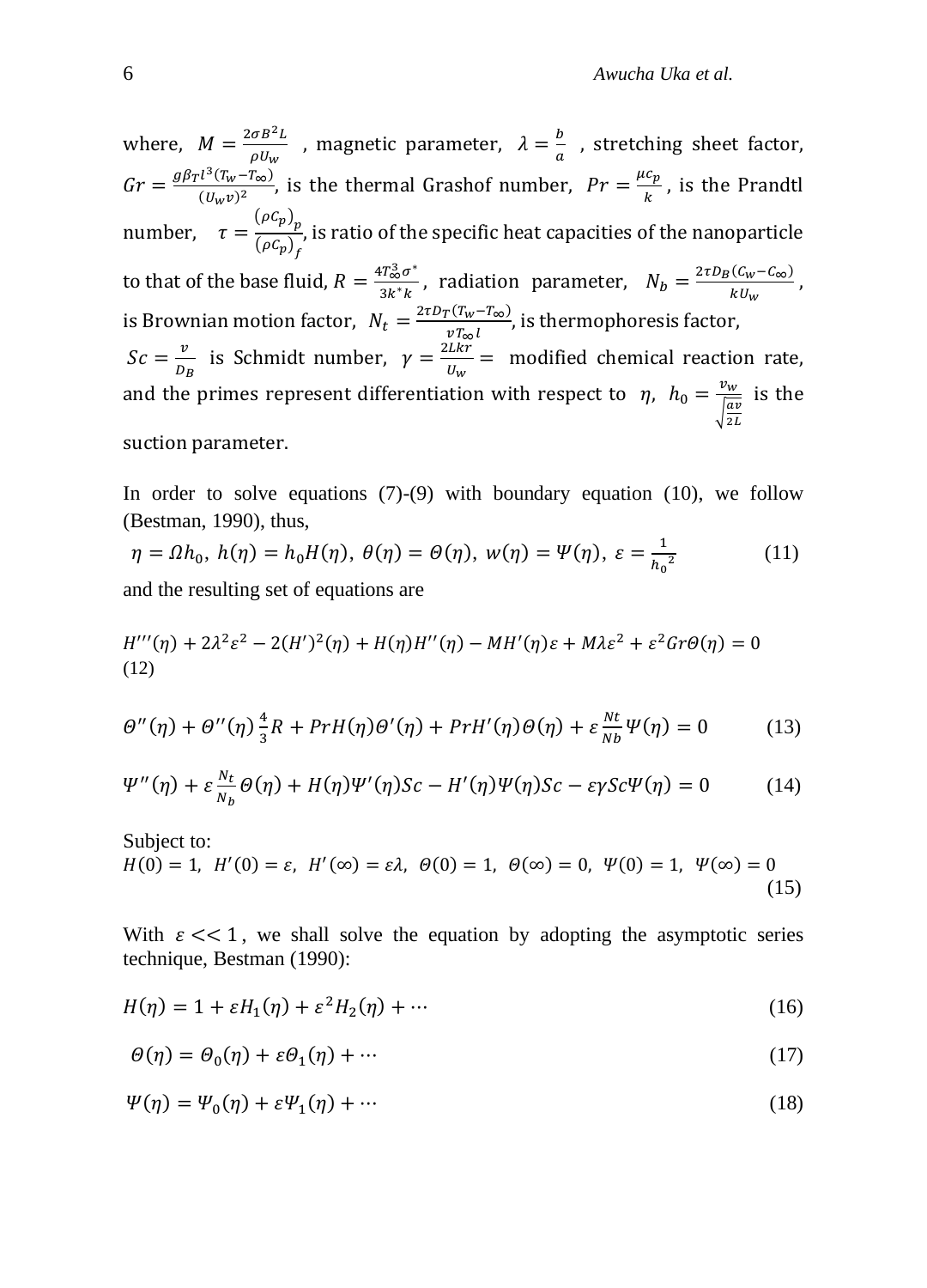Using equations  $(12) - (14)$  on equations  $(16) - (18)$  and after differentiations and simplification we obtain the series of approximations as:

$$
\left(1 + \frac{4}{3}R\right)\Theta_0''(\eta) + Pr\Theta(\eta) = 0\tag{19}
$$

$$
\Psi_0''(\eta) + Sc\Psi_1'(\eta) = 0\tag{20}
$$

$$
H_1'''(\eta) + H_1''(\eta) = 0 \tag{21}
$$

$$
\left(1+\frac{4}{3}R\right)\Theta_{1}^{"}(\eta) + Pr\Theta_{1}^{\prime}(\eta) + PrH_{1}(\eta)\Theta_{0}^{\prime}(\eta) + PrH_{1}^{\prime}(\eta)\Theta_{0}(\eta) + \frac{Nt}{Nb}\Psi_{0}(\eta) = 0 \quad (22)
$$

$$
\Psi''_1(\eta) + Sc\Psi'_1(\eta) + H_1(\eta)\Psi'_0(\eta)Sc + H'_1(\eta)\Psi_0(\eta)Sc + \frac{Nt}{Nb}\Theta_0(\eta) - \gamma Sc\Psi_0(\eta) = 0
$$

$$
H_2''(\eta) + 2\lambda^2 - 2(H_1')^2 + (\eta) + H_2''(\eta) + H_1(\eta)H_1''(\eta) - MH_1'(\eta) + M\lambda + Gr\Theta(\eta) = 0
$$
 (24)

(23)

Subject to:

$$
\Theta_0(0) = 1, \ \Theta_0(\infty) = 0, \ \Psi_0(0) = 1, \ \Psi_0(\infty) = 0, \ H_1(0) = 0, \ H'_1(0) = 1, \ H'_1(\infty) = \lambda
$$
\n(25)

$$
\Theta_1(0) = 0
$$
,  $\Theta_1(\infty) = 0$ ,  $\Psi_1(0) = 0$ ,  $\Psi_1(\infty) = 0$ ,  $H_2(0) = 0$ ,  $H'_2(0) = 0$ ,  $H'_2(\infty) = 0$ 

Thus, solving equations  $(19) - (24)$  subject to equation  $(25)$ , we have the following solutions:

$$
h'(\eta) = (\lambda \eta - \lambda + 1 + \lambda e^{-\eta} - e^{-\eta}) - (4(\lambda)^2 \eta e^{-\eta} - 4\lambda \eta e^{-\eta} - \lambda e^{-2\eta} + \frac{(\lambda)^2}{2} e^{-2\eta} + \frac{1}{2} e^{-2\eta} + M\lambda \eta e^{-\eta} - M\eta e^{-\eta} + \frac{c_1 \lambda}{2} (\eta)^2 e^{-\eta} + C_1 \lambda \eta e^{-\eta} + C_2 \lambda \eta e^{-\eta} - \frac{c_3 \lambda}{4} e^{-2\eta} - \frac{c_1}{2} (\eta)^2 e^{-\eta} - C_1 \eta e^{-\eta} - C_2 \eta e^{-\eta} + \frac{c_3}{4} e^{-2\eta} - \frac{Gr}{q(q-1)} e^{-q\eta} - \frac{(\lambda)^2}{2} + 3\lambda - M\lambda + M - C_1 \lambda - C_2 \lambda - \frac{c_3 \lambda}{2} + C_1 + C_2 + \frac{c_3}{4} - \frac{Gr}{q-1} + \frac{1}{2} + \frac{Gr}{q(q-1)} - (3(\lambda)^2 - 2\lambda - 1 + M\lambda - M + C_1 \lambda + C_2 \lambda + \frac{c_3 \lambda}{2} - C_1 - C_2 - \frac{c_3}{2} + \frac{Gr}{q-1} e^{-\eta})
$$

Where,

 $\mathcal{C}_1 = \lambda$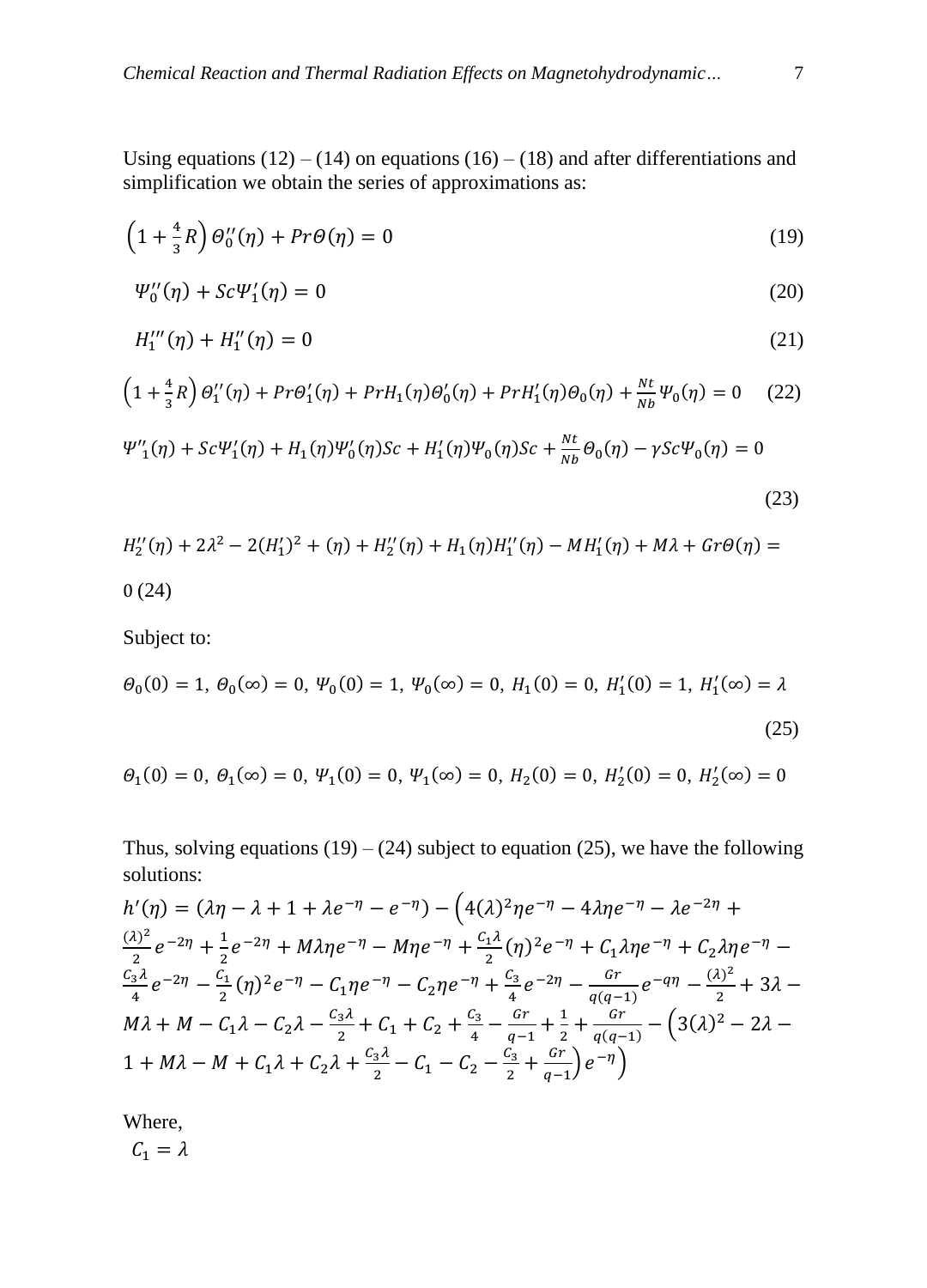$$
C_2 = 1
$$
  
\n
$$
C_3 = \lambda - 1
$$
  
\n
$$
\theta(\eta) = e^{-q\eta} + \left(-\frac{q\lambda}{2}(\eta)^2 e^{-q\eta} + q\lambda \eta e^{-q\eta} - q\eta e^{-q\eta} + \frac{(q)^2 \lambda}{1+q} e^{-(1+q)\eta} - \frac{(q)^2}{1+q} e^{-(1+q)\eta} + \frac{q\lambda}{1+q} e^{-(1+q)\eta} - \frac{q}{1+q} e^{-(1+q)\eta} - \frac{3Nt}{Nbsc(3+4R)(-q+sc)} e^{-Sc\eta} - \frac{(q)^2 \lambda}{1+q} e^{-q\eta} + \frac{(q)^2}{1+q} e^{-q\eta} - \frac{q\lambda}{1+q} e^{-q\eta} + \frac{q}{1+q} e^{-q\eta} + \frac{3Nt}{Nbsc(3+4R)(sc-q)} e^{-q\eta} \right) \qquad (26)
$$
  
\n
$$
\Psi(\eta) = e^{-Sc\eta} + \frac{\lambda}{2} (\eta)^2 e^{-Sc\eta} - 2\lambda \eta e^{-Sc\eta} + \eta e^{-Sc\eta} - \frac{sc\lambda}{1+sc} e^{-(1+Sc)\eta} + \frac{sc}{1+sc} e^{-(1+sc)\eta} - \frac{Nt}{1+sc} e^{-(1+sc)\eta} - \frac{sc}{1+sc} e^{-(1+sc)\eta} - \frac{Nt}{Nbq(q-sc)} e^{-q\eta} - \gamma \eta e^{-Sc\eta} + \frac{sc\lambda}{1+sc} e^{-Sc\eta} - \frac{sc}{1+sc} e^{-Sc\eta} - \frac{sc}{1+sc} + \frac{Nt}{Nbq(q-sc)} e^{-Sc\eta} \qquad (27)
$$

# **4. Results and Discussion**



Figure 1: Impact of Magnetic factor *M*, on Velocity with  $\lambda = R = 0.1$ ,  $Gr = 5.0$ ,  $Pr = 1.1$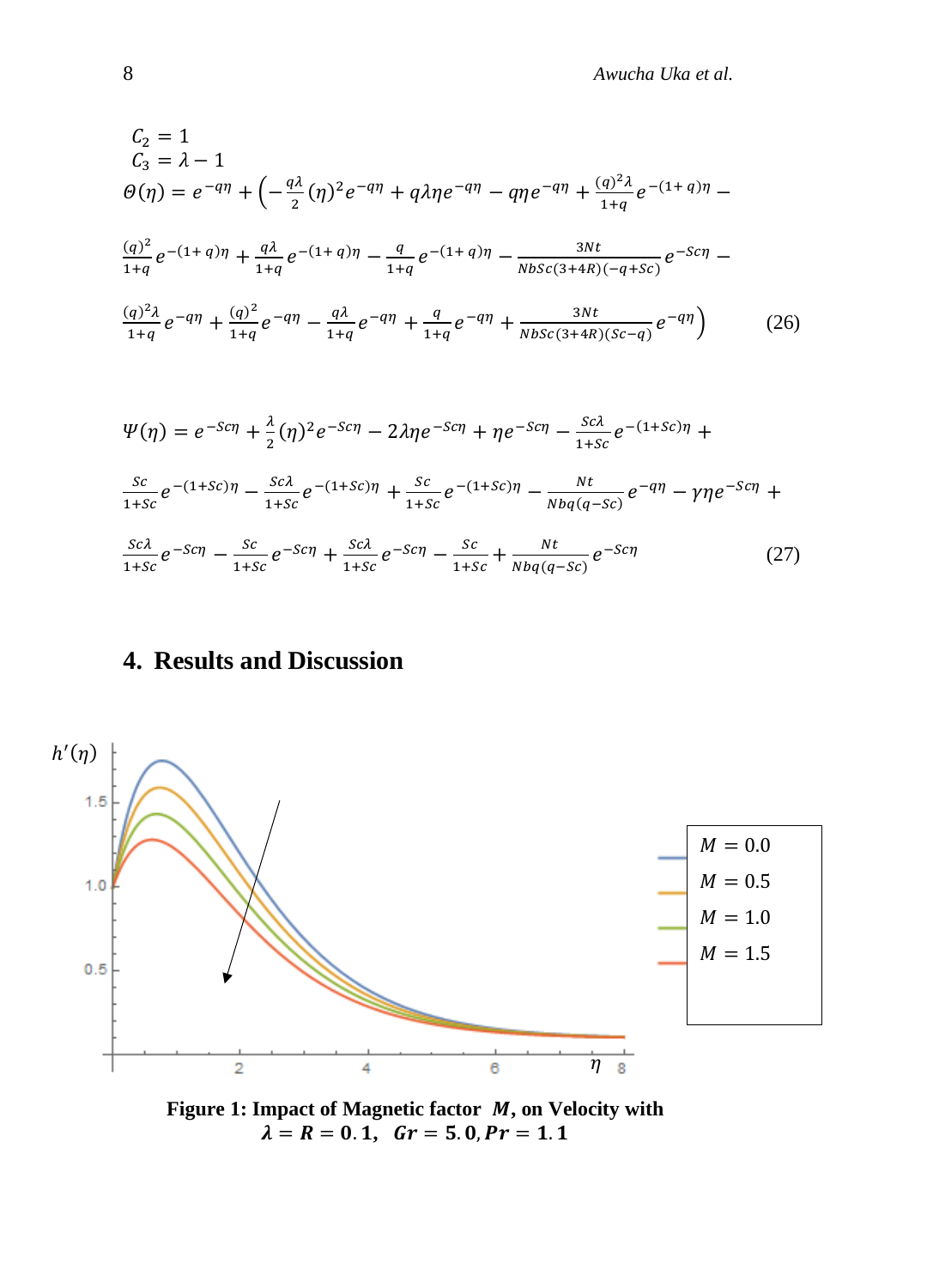

**Figure 3: Impact of Radiation** *R***, on Temperature with**  $Sc = 1.0$ **,**  $Nt = Nb = \lambda = 0.1, Pr = 1.1$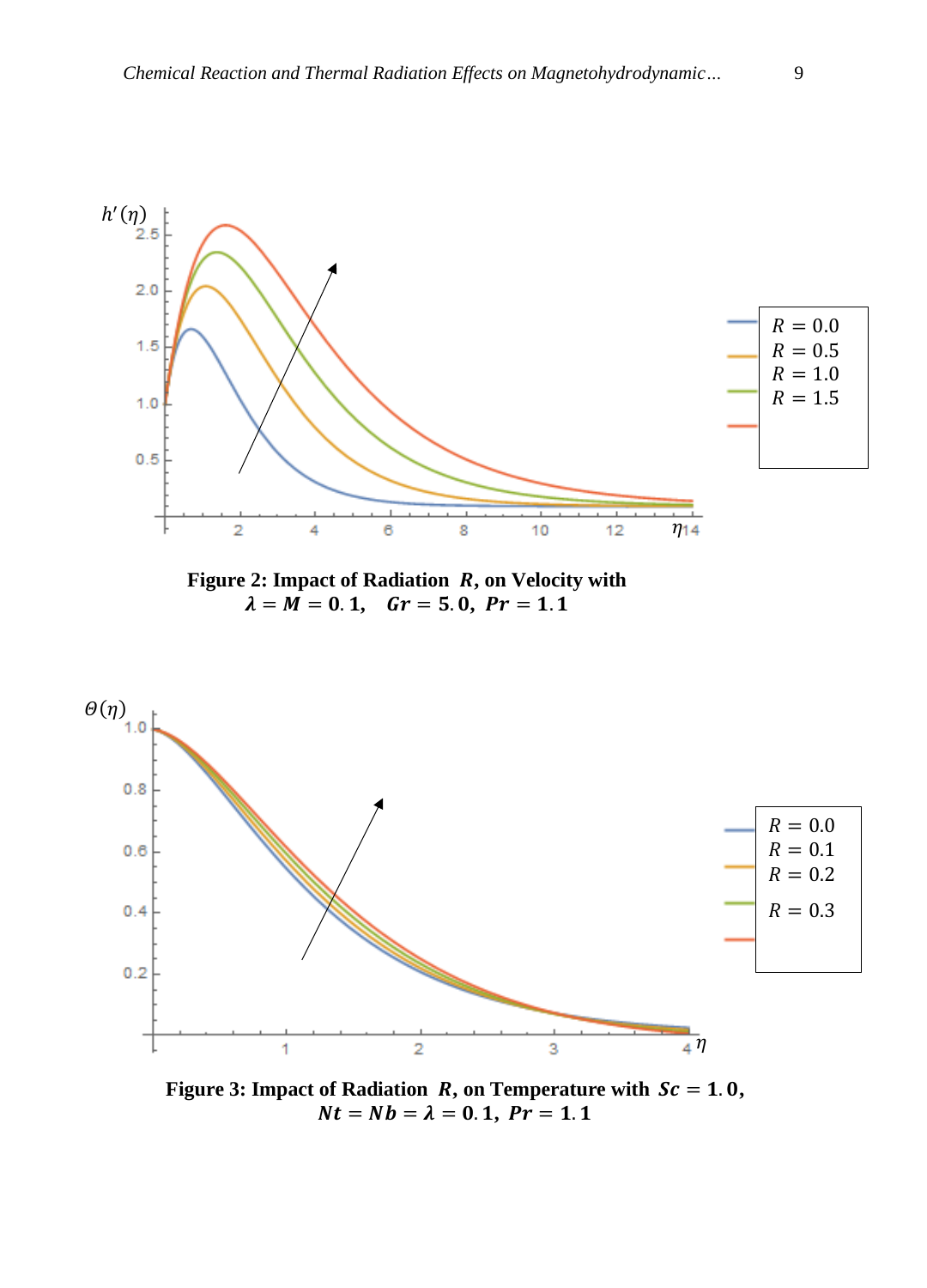

Figure 4: Impact of Modified Grashof number  $\mathbf{G}r$ , on Velocity with  $\lambda = R = 0.1, M = 0.1, Pr = 1.1$ 



with  $Sc = 1.0$ ,  $Nt = R = \lambda = Nb = 0.1$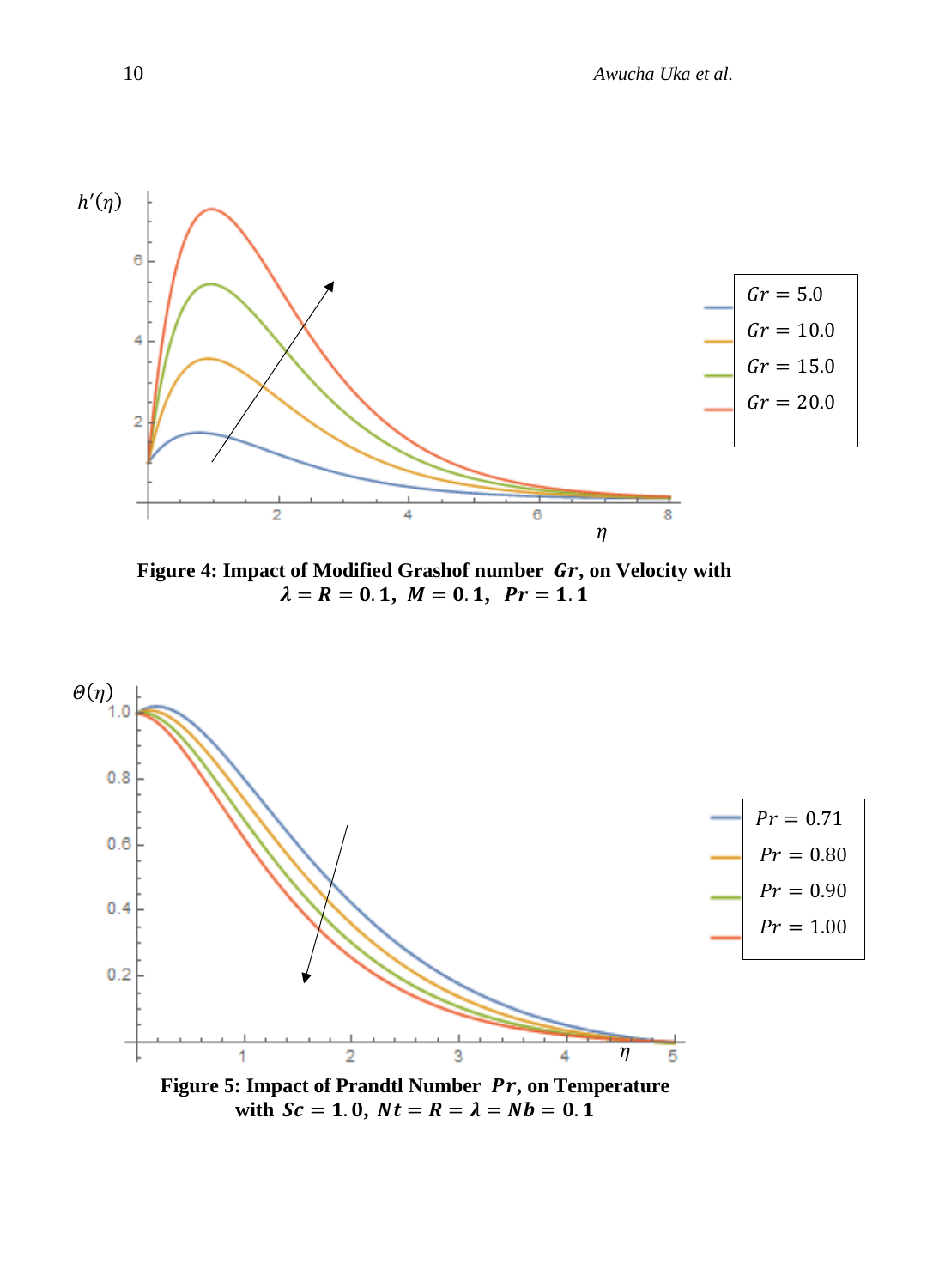

**Figure 6: Impact of Brownian motion parameter** *Nb***, on Concentration** with  $Sc = 1.0$ ,  $Nt = \lambda = \gamma = R = 0.1$ ,  $Pr = 1.1$ 



Figure 7: Impact of thermphoresis parameter  $Nt$ , on **Temperature with**  $Sc = 1.0$ **,**  $Nb = R = \lambda = 0.1$ **,**  $Pr = 1.1$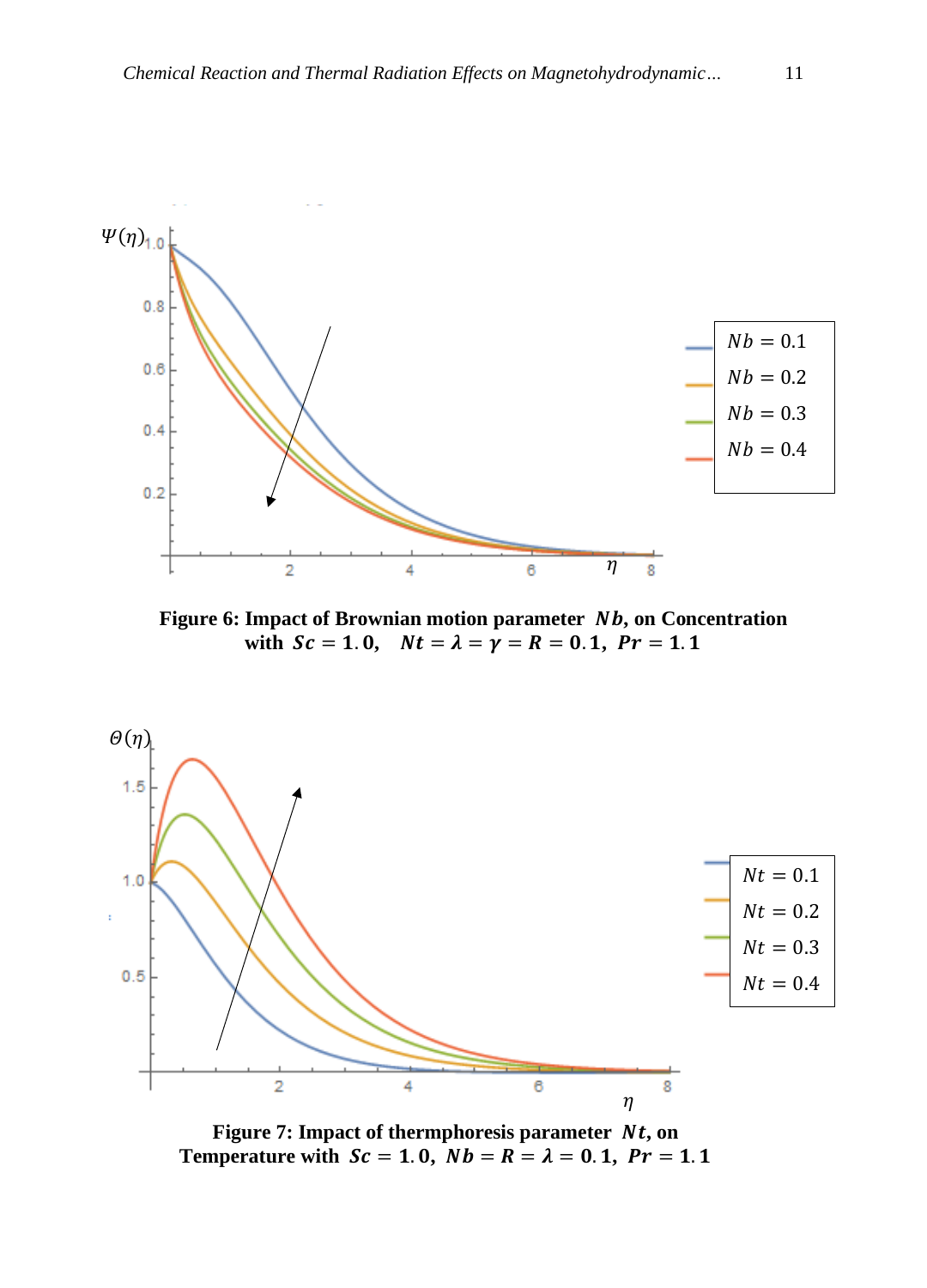

Figure 8: Impact of Thermophoresis parameter  $Nt$ , on Concentration with  $Sc = 1.0, \ \ \bar{N}b = \lambda = \gamma = R = 0.1, \ Pr = 1.1$ 



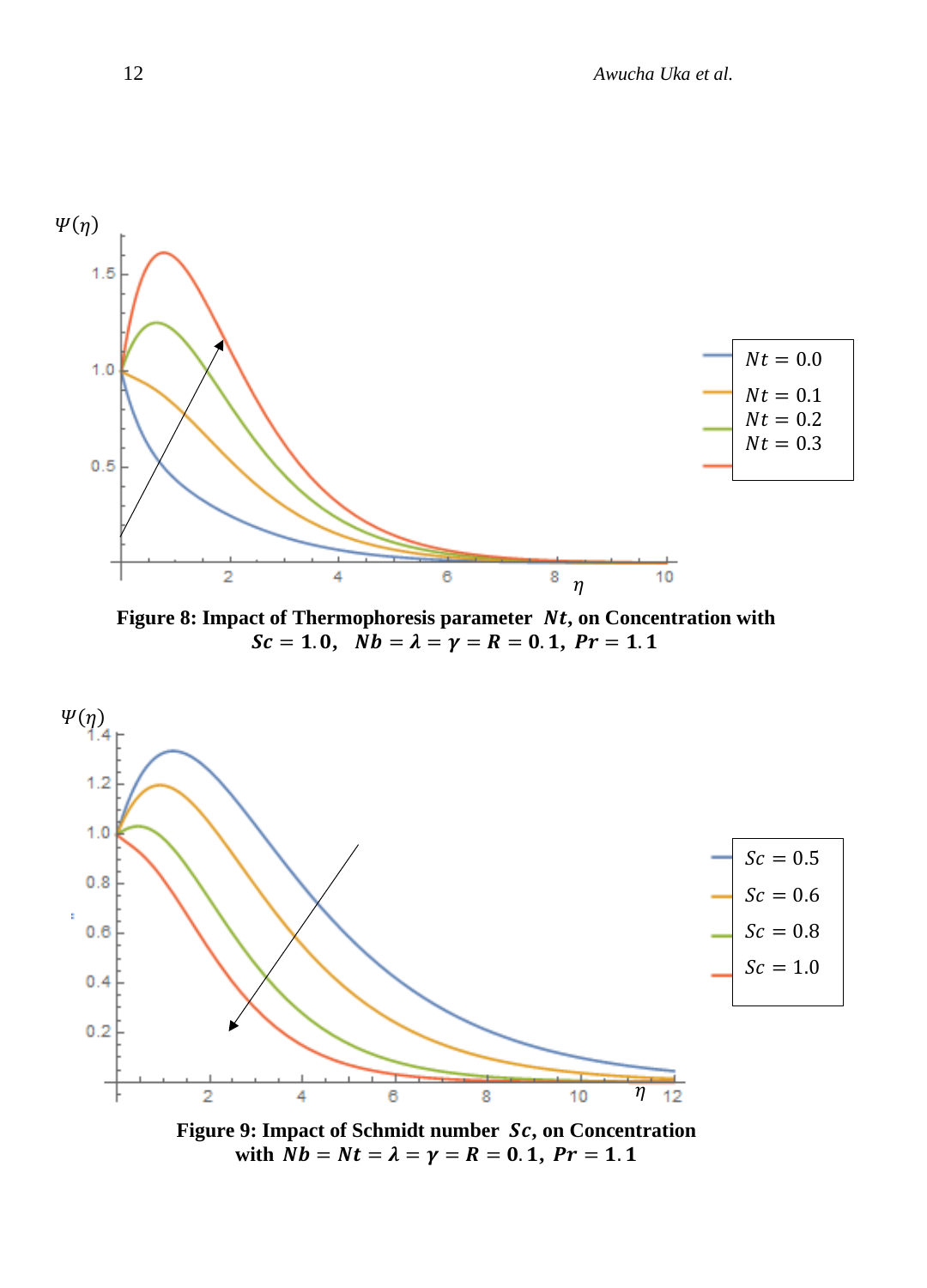

**Figure 10: Impact of Rate of Chemical reaction parameter**  $\gamma$ **, on Concentration with**  $Nb = Nt = \lambda = R = 0.1$ **,**  $Pr = 1.1$ **,**  $Sc = 1.1$ 



Figure 11: Impact of the stretching sheet parameter  $\lambda$ , **on velocity with**  $M = R = 0.1$ **,**  $Gr = 5.0$ **,**  $Pr = 1.1$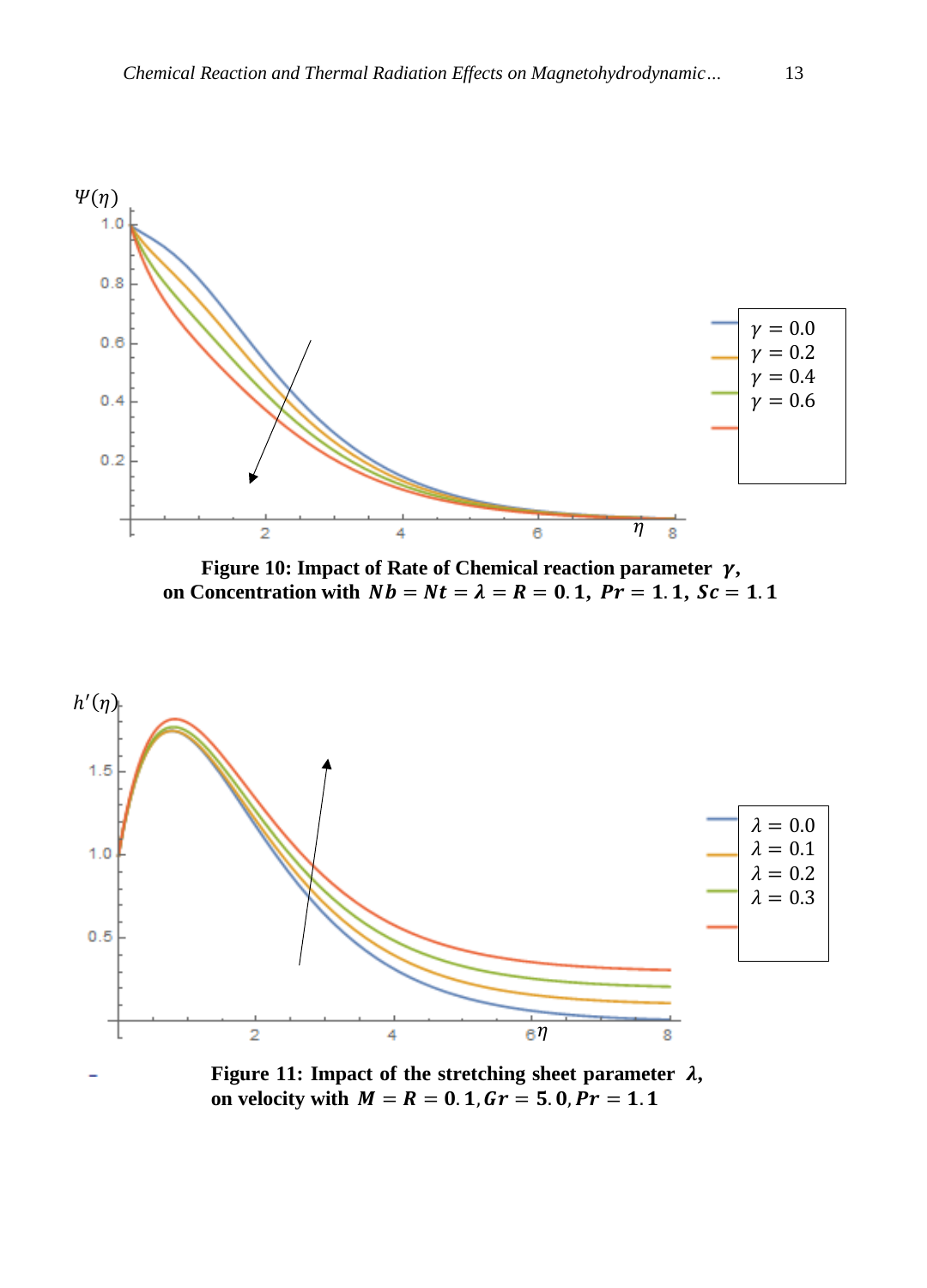

**Figure 12: Impact of the stretching sheet parameter**  $\lambda$ **,** on Concentration with  $R = Nt = Nb = \gamma = 0.1$ ,  $Gr = 5.0$ ,  $Pr = 1.1$ .

# **5. Discussion of Results**

The analysis of the fluid parameters involved in this study are presented as follows:

The vertical axis of the profiles with their corresponding legends are represented by  $h'(\eta)$ ,  $\Theta(\eta)$ ,  $\Psi(\eta)$  i.e., velocity, temperature and concentration while on the horizontal axis, we have  $\eta$  in each case. Meanwhile, the legends displayed the effect of each parameter on the system. Thus, such impacts on the flow are discussed as follows:

The effect of magnetic strength  $M$ , on nanofluid motion is illustrated in figure 1. The magnetic field produces an opposing strength termed Lorentz force that slows down boundary layer flow making the fluid movement to decrease as depicted in figure 1. In order to bring the momentum development under control, the magnetic field is needed. Thus, depth of the momentum hydrodynamic reduces as magnetic parameter intensifies.

Figures 2 and 3 captures how radiation  $\tilde{R}$  is affecting velocity and temperature distributions. Growing *, leads to enhancement in the rate of fluid passage. The* reason being that high level of thermal energy which exists in form of heat generated through thermal radiation intensifies, the force (bond) binding the various components of the fluid particles together is weakened and in turn leading to the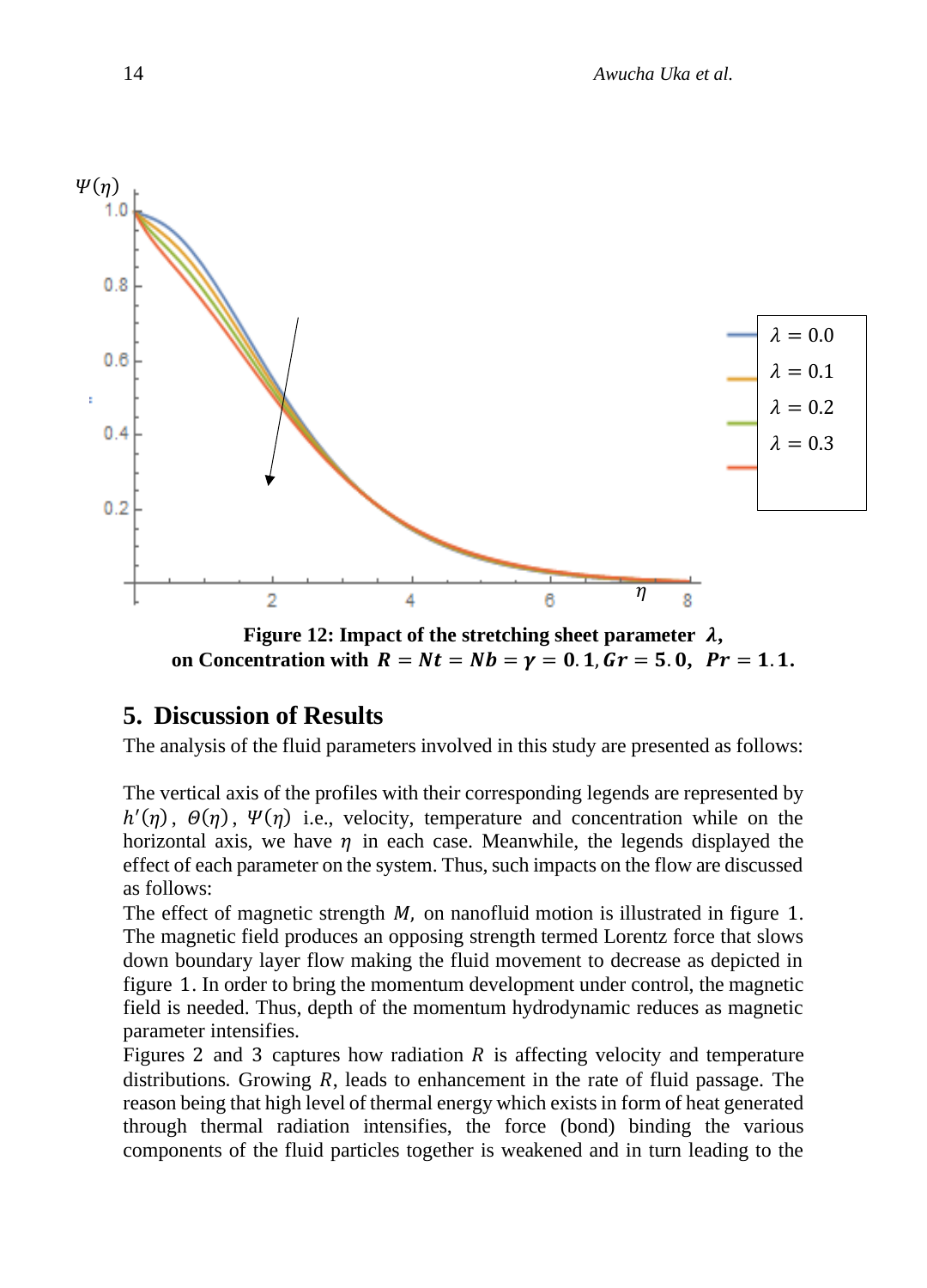increase in fluid motion as depicted in figure 2. Similarly, the introduction of radiation in the path of the fluid motion means enhancing thermal radiation in and around the boundary and this entails surge in the boundary sheet thickness resulting in fluid temperature increase. This is illustrated in figure 3.

Figures 4 depicts the influence of thermal Grashof number  $Gr$ , on velocity distribution. Physically,  $Gr$ , is expressed as proportion of buoyancy to viscous forces and increasing its value within the momentum boundary layer, leads to increment in the buoyancy forces resulting to increase in velocity close to the sheet. This is due to the fact that closer to the sheet which radiates thermal energy in form of heat, the fluid molecules acquire more kinetic energy which makes them to be involved in more activity.

Significance of variations of Prandtl parameter  $Pr$ , on temperature profile is well illustrated in figures 5. From this figure, it can be seen that higher values of Prandtl number  $Pr$ , reduces the temperature thereby reducing the thermal boundary layer thickness. To support this phenomenon, we state that heat is diffused on heated sheet all through to the stretching sheet surface

The evolution of Brownian motion  $Nb$ , on nano-particle concentration is given by figures 6. When the value of  $Nb$  intensifies, a rapid movement of nanoparticles commence and this leads to a rise in acceleration which adds more energy to the particles, thus creating a fall in diffusion gradient of nanoparticles. This can be explained as the enhancement in  $Nb$  imparts on motion of particles of the fluid, in a way that such particles quickly migrate from areas of greater concentration towards areas of lesser concentration because of the fact that the nano-particle concentration decreases due to random motion of the particles.

Figures 7 and 8 entails the result of thermophoresis strength  $Nt$ , on temperature and concentration distribution. The thermophoresis movement of nano-particles leads to the movement energy in flow region towards top of the stretching sheet. Thus, a decline in temperature gradient evolves as exhibited in figure 7. However, an increase in thermophoresis parameter  $Nt$ , leads to a rise in concentration of particles. This is because intensifying thermophoresis parameter causes quick movement with the particles of the fluid flow which in turn brings about excess thermal energy inform of heat energy. Thus, this accounts for the high uprising of concentration profile.

Evolution on impact of  $Sc$ , on concentration profile is displayed in figures 9. As a dimensionless number,  $Sc$  is expressed as a relation of momentum diffusivity (fluid viscosity) to mass diffusivity. However, when there is more fluid viscosity than heat energy and mass diffusivity, an intensification in the  $Sc$  occurs around boundary layer. Hence, a rise in Schmidt number lowers the concentration. The impact of rate of chemical reaction is illustrated by profile 10. Increasing rate of chemical reaction is associated with a decay process in the thickness of the concentration boundary layer thereby causing decrease in its distribution.

The influence of stretching surface  $\lambda$ , on  $h'(\eta)$  and  $\Psi(\eta)$  distributions are captured in figures 11 and 12. Increasing the stretching sheet parameter  $\lambda$  is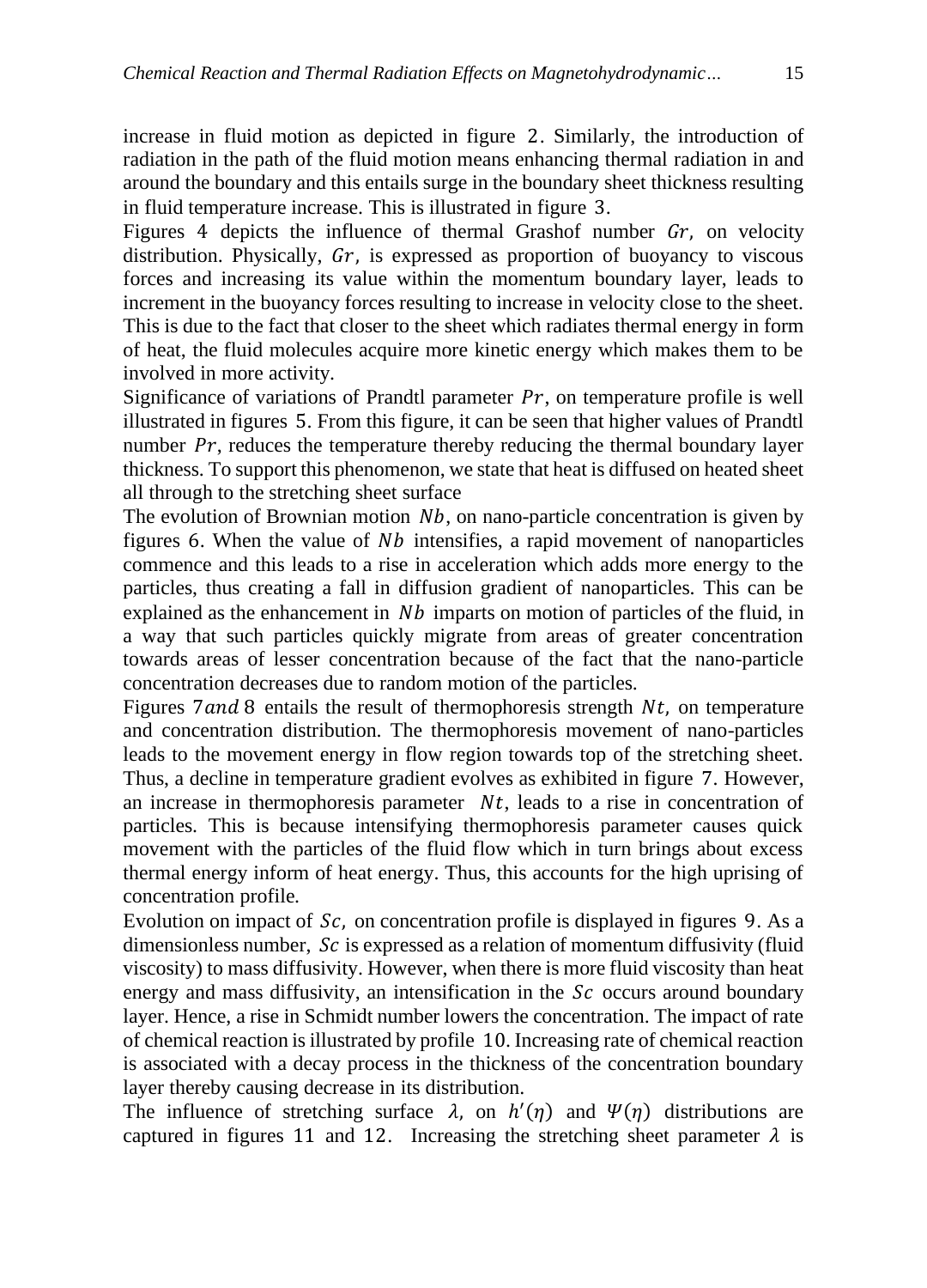accompanied with a rise in velocity shown in figures 11. However, this may be attributed to the fact that the stretching sheet velocity is less than the free stream velocity. Thus, the fluid movement tends towards the free stream region near the surface of the plate. Also, from figure 12, the trend changes because enhancing  $\lambda$ , lowers,  $\Psi(\eta)$ . Hence, this accounts for decrease in concentration, because of the fact that particles are in constant migration.

# **6. Conclusion**

In this work presently, we have made some important findings concerning the motion of fluid, temperature as well as concentration of nanoparticles in nanofluid. However, the system of equations describing the flow are cracked through analytical means through the application of asymptotic series technique with MATHEMATICA.

We also considered the impact of flow constraints and conclude as follows:

- 1. The impact of magnetic strength parameter on the fluid flow indicates a decline in velocity as the parameter increases while the reverse is the case when thermal Grashof, radiation and stretching factors rise.
- 2. As the values of Prandtl, Schmidt and stretching numbers upsurge, the temperature and concentration distributions decrease.
- 3. The effect of radiation and thermophoresis factors is observed as the intensification leads to a reduction in both the temperature and concentration of nanoparticles.
- 4. The concentration distributions decreases as the parameters for Brownian motion and rate of chemical reaction increase.

### **Acknowledgement**

I want to acknowledge all my tutors for their sound tutoring and imparting of knowledge which has helped me in writing this academic research article.

### **Nomenclature**

- $(u, v)$  the velocity components
- $\mu$  viscosity coefficient.
- $\rho$  density of fluid.
- $\sigma$  electrical conductivity of fluid.
- M Magnetic field parameter.
- T fluid temperature.
- $k$  fluid heat conductivity term.
- $C_p$  heat capacity at constant pressure.
- $q_r$  heat flux radiative.<br>C Concentration.
- Concentration.
- $\tau$  the proportion of heat capacity of nanofluid to that of base fluid.<br>( $\rho C$ )<sub>n</sub> nanofluid heat capacities.
- nanofluid heat capacities.

 $(\rho C)_f$  base fluid heat capacities.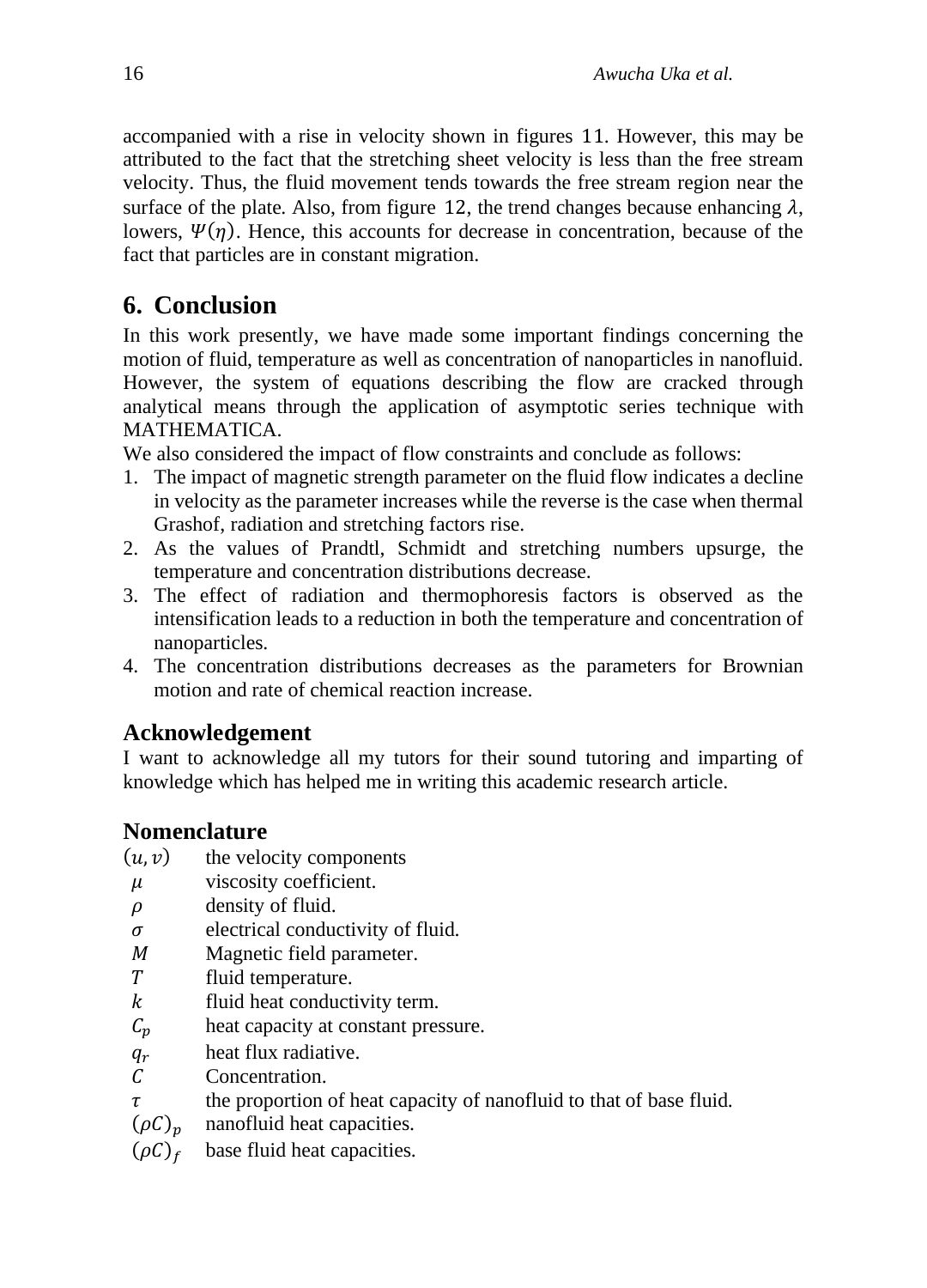- $D_B$  Brownian motion coefficient.<br>  $D_T$  thermophoretic diffusion coef
- thermophoretic diffusion coefficient.
- $T_{\infty}$  ambient fluid temperature.
- $C_{\infty}$  ambient fluid concentration.<br>Pr Prandtl factor.
- Prandtl factor.
- Sc<sub>c</sub> Schmidt parameter.
- $Nt$  thermophoresis number.
- Nb Brownian motion factor.
- $\lambda$  Stretching sheet velocity parameter.
- R thermal radiation factor.
- convective thermal Grashof factor.
- Gm convective solutal Grashof factor.

#### **Statement Interest**

To the best of the authors knowledge, there's an absence of conflict of interest.

### **References**

- [1] Bouslimi, J., Abdelhafez, M. A., Abda-Alla, A. M., Abo-Dahab, S. M., and Mahmoud, K. H., (2021). Magnetohydrodynamic natural and forced Convection Nanofluid Flow past convectively Heated Nonlinear Stretching plate with Soret. Hindawi Complexity, Volume 2021, Article ID:5592024, 20 pages. [https://doi.org/10.1155/2021/5592024.](https://doi.org/10.1155/2021/5592024)
- [2] Bunonyo K. W., Amos E., and Eli I. C. (2018). Unsteady oscillatory Couette flow between parallel plates with constant radiative flux. Asian Research Journal of Mathematics, 11(2), 1-11.
- [3] Chen, C. H., (1998). Laminar mixed convection adjacent to vertical, continuously stretching sheets. Journal of Heat and Mass Transfer, volume 33, Pages  $471 - 476$ .
- [4] Crane, L. J. (1970). Flow Past a Stretching plate. Journal of Applied Mathematics and Physics (JAMP), 21:645 – 647, doi:10.1007/BF01587695.
- [5] Devi, R. and Reddy, N.B. (2014). Radiation in mass transfer effect on MHD boundary layer flow due to an exponentially stretching sheet with heat source. IJEIT, 3(8), 33-39
- [6] Dandpat, B. S. and Chakraborthy, S. (2010). Effects of Variable fluid Properties on Unsteady thin film flow over a non-linear Extending surface. International Journal of Heat and Mass Transfer, 53, pp.5757-5763.
- [7] Hsiao, K. L. (2011). MHD Stagnation Point Visco-elastic Fluid Flow and Heat Transfer on a Thermal Forming Stretching Sheet with Viscous Dissipation. Canadian Journal of Chemical Engineering 89, 1228-1235.
- [8] Ishak, A., Nazar, R., and Pop, L. (2008). Hydromagnetic flow and heat transfer adjacent to a stretching vertical sheet. Journal of Heat and Mass, Vol. 44, pp. 921 – 927.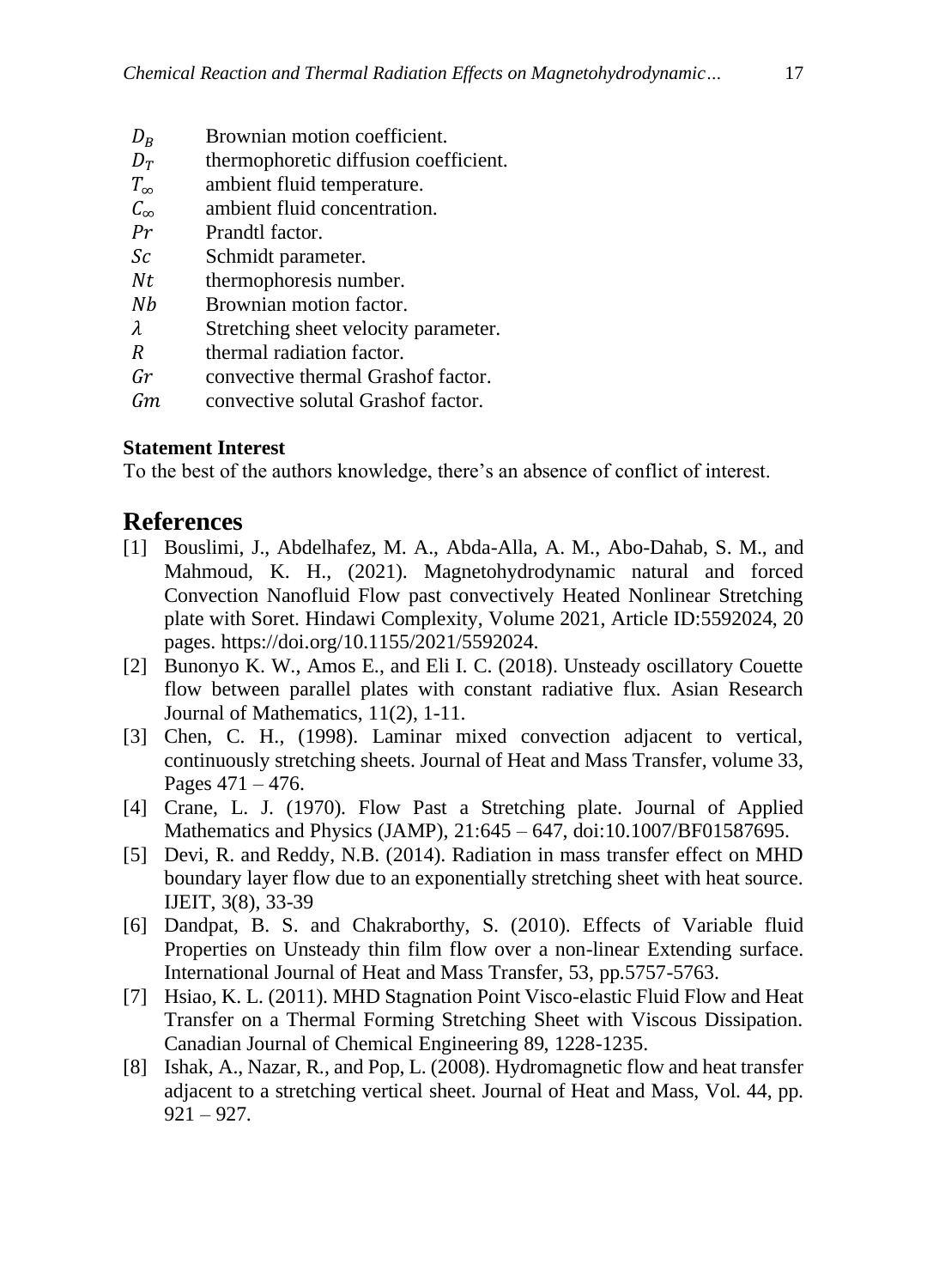- [9] Ibrahim, S. Y. and Makinde, O. D. (2010). Chemically reacting MHD layer flow of heat and mass transfer over a moving vertical plate with suction. Scientific Research and Essays Academic Journals, Vol. 5 (19), pp. 2875-2882. [http://www.academicjournals.org/SRE. ISSN 1992-2248.](http://www.academicjournals.org/SRE.%20ISSN%201992-2248)
- [10] Irfan, M., Farooq, A. M., and Razzaq, M. (2019). MHD free stream and heat Transfer of Nanofluid over an exponentially Radiating Stretching Sheeet with Variable Fluid Properties. Frontiers in Physics, 7:186, DOI: 10.3389/fphy.2019, 00186.
- [11] Joaquin, Z. (2007). Network Simulation Method applied to Radiation and Viscous Dissipation Effects on MHD unsteady free convection over vertical porous plate. Journal of Applied Mathematical Modelling, Vol. 31(9), pp. 2019  $-2033.$  DOI:10.1016I/j.apm.
- [12] Mabood F., Khan W. A., and IsmailA. I. Md (2017) MHD flow over an exponential radiating stretching sheet using Homotopy analysis method. J.Eng Sci, pp. 68-74.
- [13] Makinde, O. D., Mabood, F., Kha, W., and Tshehla, M. S. (2016). MHD Flow of a Variable Viscosity Nanofluid over a Radially Stretching Convective Surface with Radiative Heat. Journal of Molecular Liquids, 219. DOI: 10.1015/j.molliq.2016.03.078.
- [14] Nadeem, S., Haq, R., Akbar, N. S., and Khan, N. H., (2013). MHD threedimensional Casson Fluid flow past a porous linearly stretching sheet. Alexandira Engineering Journal, Vol.52, pp. 577 – 582.
- [15] Oztop, H. F. and Abu-Nada, E. (2008). Numerical Study of Natural convection in Partially Heated Rectangular enclosures filled with nanofluid. International Journal of Heat Fluid Flow, Volume 29, Pages 1326-1336.
- [16] Omamoke E., Amos E., and Bunonyo K. W. (2020). Radiation and heat source effects on MHD free convective flow over an inclined porous plate in the presence of viscous dissipation. American Journal of Applied Mathematics, 8(4), 190-206.
- [17] Rohana, A. H. (2014). The Effect of Wall Suction/Injection on MHD Marangoni Convection Boundary Layer Flow in Nanofluid. AIP Conference Proceedings, vol. 1605, issue 1, pp.386; [http://doi.org/10.1063/1.4887620.](http://doi.org/10.1063/1.4887620)
- [18] Raptis A., Perdikis C., and Takhar H. S. (2004). Effects of thermal radiation on MHD flow. Applications in Mathematics and Computations, 153, 645U648.
- [19] Raju, M. C., Sandeep, N., and Malvandi, A. (2016). Free Convective heat and Mass Transfer of MHD non-Newtonian Nanofluids over a cone in the Presence of non-Uniform Heat Source/Sink. Journal of Molecular Liquids, 221. DOI: 10.1016/j.molliq.2016.05.078.
- [20] Sakiadis, B. C. (1961). Boundary layer behavior on continuous solid surfaces. AlchJ, PP.  $26 - 28$ .
- [21] Santoshi, M. and Govardhan, K. (2020). Effect of Magnetic Field, Heat Generation and Absorption on Nanofluid Flow Over a Nonlinear Stretching Sheet. BEILSTEIN Journal of Nanotechnology, Vol. 11, pages 976-990. Doi:10.3762/bjnano.//.82.